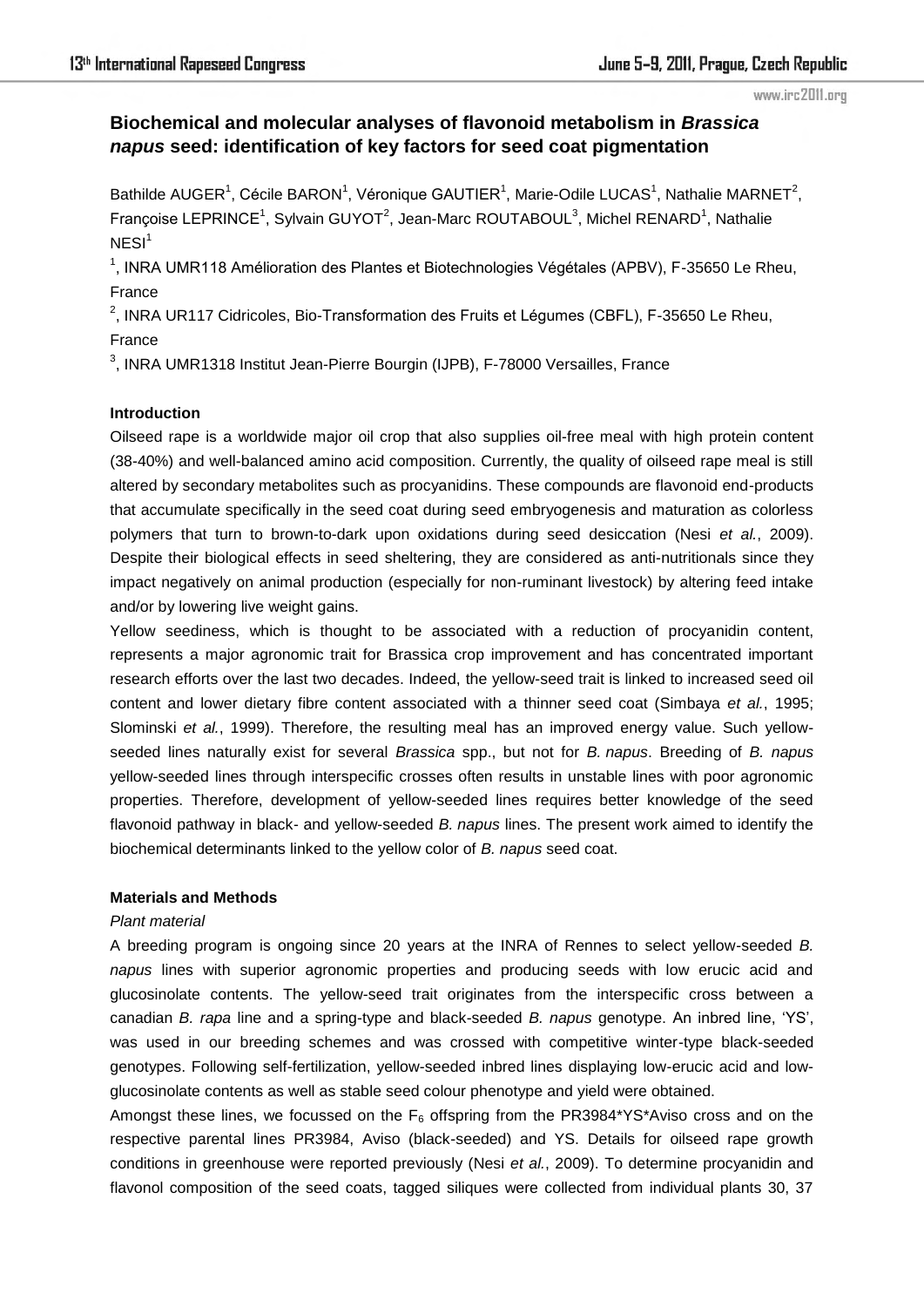and 45 days after pollination (dap). Four siliques were collected from one plant and seeds were carefully removed. Seed coats were manually separated from the embryos and immediately frozen into liquid nitrogen. The sampling was done in triplicate for each developmental stage, considering three independent plants grown together.

# *Extraction, characterization and quantification of seed coat flavonoids (Auger et al., 2010)*

Samples were lyophilized and ground. Methanol/acetone/water/TFA mixture (40:32:28:0.05, v/v/v/v) was added to the samples that were sonicated. After centrifugation, the pellet was extracted further with the same mixture. After a second centrifugation, the two supernatants were pooled and separated in two equal parts. Extracts were concentrated under nitrogen flow. The first part of extracts was dissolved in 1% acetic acid in methanol to analyze flavonol content. The second part was submitted to de-polymerization for quantification of soluble procyanidins (Kennedy and Jones, 2001). Briefly, extracts were dissolved in 0.1 N HCl in methanol containing phloroglucinol and ascorbic acid. After incubation at 50°C, the reaction was stopped by adding one volume of 0.2 M aqueous sodium acetate. The molar amount of soluble procyanidins was quantified as the sum of phloroglucinol-derivatized extension units and free terminal units. All the samples were filtered through Teflon membrane before LC-ESI-MS<sup>n</sup> analysis. HPLC was performed with a water/acetonitrile gradient applied through a XDB–C18 Eclipse column and mass analyses were carried out with a LCQ Deca mass spectrometer equipped with an ESI source used in the negative ion mode. Data collection and processing were done with Xcalibur software v. 1.2. Retention times and  $MS<sup>n</sup>$  mass spectra of compounds were recorded and compared with commercial standards or published data when available, in order to characterize and quantify flavonoids.

# *Anthocyanin extraction from plantlets*

Glycosylated cyanidin derivatives were looked for in 10-days old plantlets grown on MS medium supplemented with 1%, 5% or 10% sucrose to create an osmotic stress that induced anthocyanin production. To extract anthocyanins, three plantlets were grounded in 0.3 M HCl/ethanol 75:25. Chloroform was subsequently added to eliminate chlorophylls. After centrifugation, two phases were observed with anthocyanins in the upper phase and chlorophylls in the lower phase.

## **Results**

# *Pigmentation of YS and PR3984\*YS\*Aviso seed coat was not uniform*

The seed coat of the two "yellow-seeded" lines was not entirely yellow since the micropylar-chalazal area remained black and the yellow seed body was spotted with brown to black spots of uneven frequency (Fig. 1).

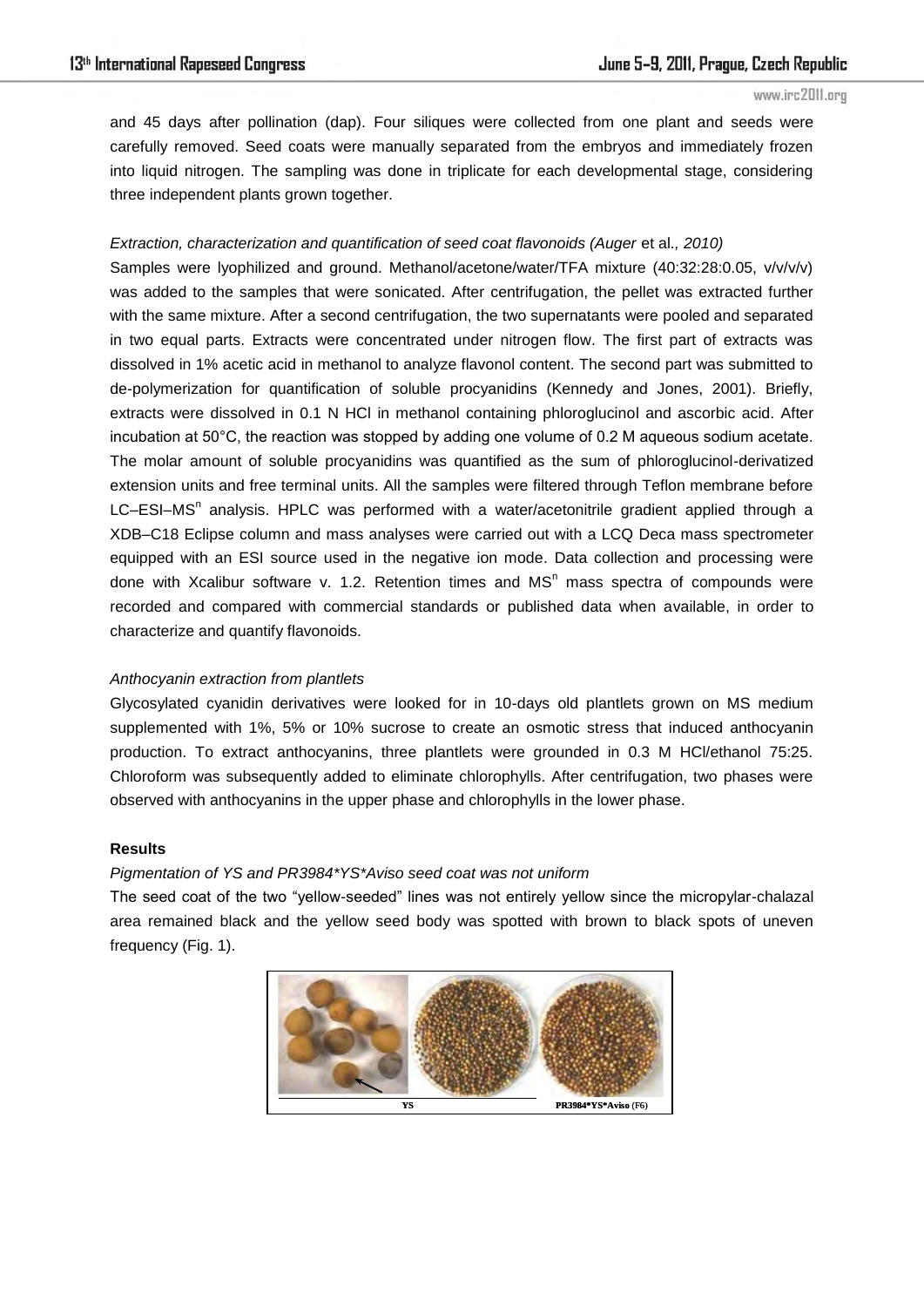**Figure 1. Phenotype of YS and PR3984\*YS\*Aviso mature seeds.** Arrow highlighted the black micropylar-chalazal region.

## *Seed coats of yellow-seeded lines were almost deprived of soluble procyanidins*

We chose to quantify soluble procyanidins in seed coats during the seed maturation stage, when their content was maximal in black-seeded lines. Indeed, it was previously shown that soluble procyanidins accumulate from mid-embryogenesis onwards and that their content increased throughout seed development to reach a maximum level during the early seed maturation stage (30 dap) that corresponded to 10% of the seed coat dry weight (DW). Then, from 40 dap onwards soluble procyanidin amount decreased concomitantly with the onset of seed browning (Auger *et al.*, 2010). Therefore, seed coats were harvested at 30, 37 and 45 dap. According to previous results, procyanidin content reached 103.5 *µ*g/mg seed coat DW for PR3984 and 73.2 *µ*g/mg seed coat DW for Aviso at 45 dap. However seed coats of yellow-seeded lines accumulated few or no procyanidins (Fig. 2A).

# *Flavonol content was not altered in yellow-seeded lines*

In an earlier work, seven main flavonols were detected by LC–ESI–MS in flavonoid extracts from *B. napus* seed coats and were isorhamnetin, quercetin and kaempferol derivatives (Auger *et al.*, 2010). These seven flavonols were retrieved in 30, 37 and 45 dap-seed coat extracts of yellow-seeded lines, as well as a new isorhamnetin derivative with [M-H]<sup>-</sup> at *m*/*z* 719 that was tentatively identified as isorhamnetin-dihexoside-sulfate after  $MS<sup>n</sup>$  analysis. Flavonol accumulation during seed maturation followed the same kinetic in black- and yellow-seeded lines. Most of flavonol contents varied depending on the accession: ANOVA analysis demonstrated that there were as much significant differences between PR3984 and Aviso than between black and yellow seeded lines (P<0.05). But interestingly, at the three developmental steps, isorhamnetin-sinapoyl-trihexoside content was significantly lower in YS/PR3984\*YS\*Aviso than in PR3984/Aviso (P<0.05). On the contrary, isorhamnetin-dihexoside-sulfate amount was higher in yellow-seeded lines, especially during latematuration (Fig. 2B).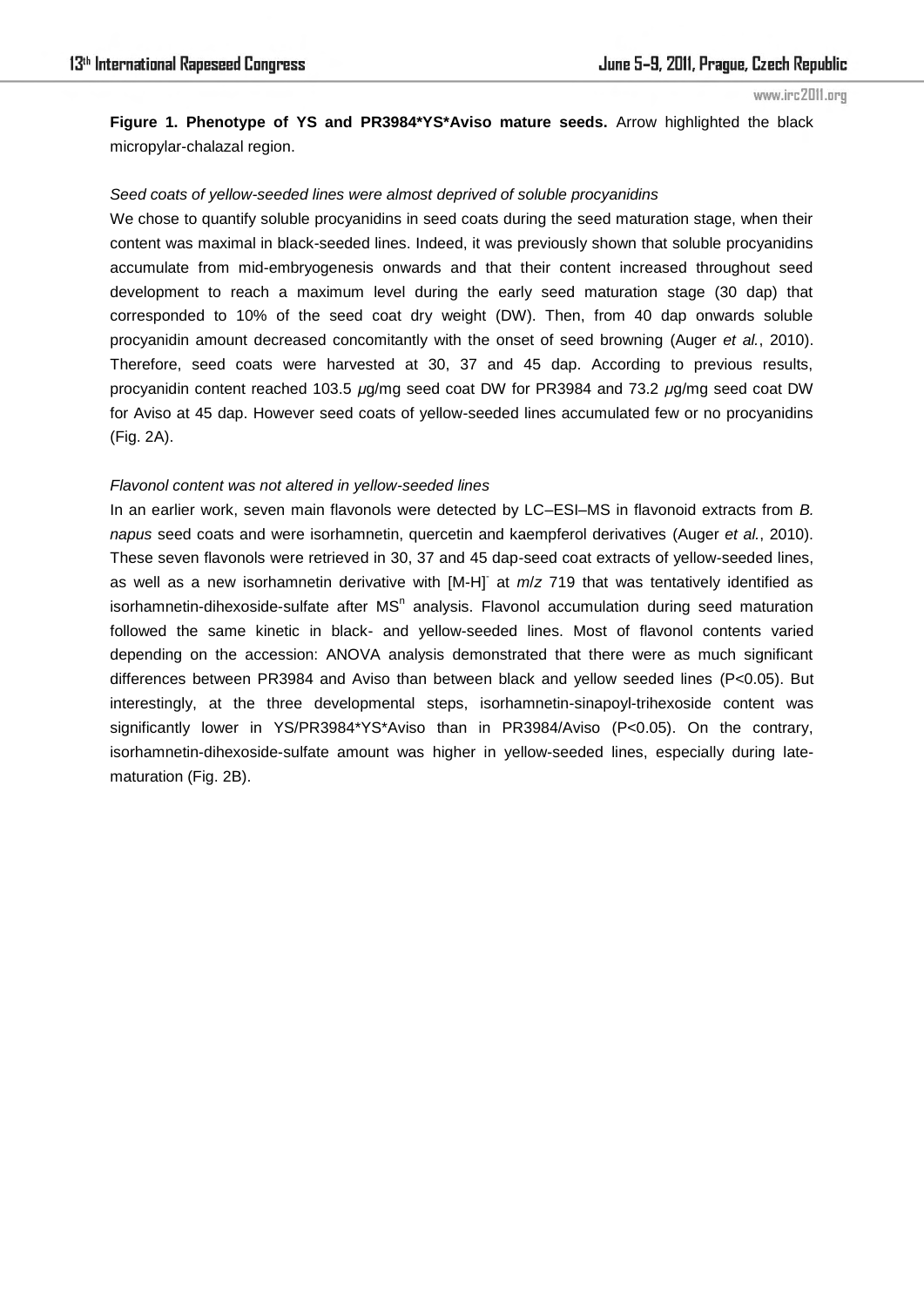# *Anthocyanin biosynthesis was induced in plantlets grown under osmotic stress*

Besides flavonoid accumulation in seed integuments, the possible impact of the mutation(s) leading to the yellow seed trait on anthocyanin biosynthesis in the vegetative parts was studied by growing plantlets under osmotic stress conditions. Ten days after germination, plantlets of YS and PR3984\*YS\*Aviso were able to accumulate anthocyanins, as the parental lines PR3984 and Aviso (Fig. 2C).



**Figure 2. Flavonoid content in** *B. napus* **black- and yellow-seeded lines** (A), Accumulation of soluble procyanidins after acidic cleavage in the presence of excess phloroglucinol and (B), Timecourse accumulation of flavonols depending on their aglycone. Quantifications were made in the seed coat during seed maturation using LC–ESI–MS. (C), Anthocyanin production in 10 days old PR3984\*YS\*Aviso plantlets grown in MS medium supplemented with 1%, 5% and 10% sucrose (from left to right).

Q-3-*O*-G, quercetin-3-*O*-glucoside; Q-diH, quercetin-dihexoside; I-3-*O*-G, isorhamnetin-3-*O*-glucoside; I-diH, isorhamnetin-dihexoside; I-H-S, isorhamnetin-hexoside-sulfate; I-diH-S, isorhamnetindihexoside-sulfate; I-Sin-triH, isorhamnetin-sinapoyl-trihexoside; K-Sin-triH, kaempferol-sinapoyltrihexoside.

## **Discussion**

# *Procyanidin content differed between black- and yellow-seeded lines*

Seed coat of PR3984\*YS\*Aviso did not contain procyanidins but displayed an unaltered flavonol content. Further studies would therefore be interesting to specify the role of procyanidins in *B. napus* seed coat. The only significant difference in flavonol content brought by YS was that isorhamnetindihexoside-sulfate might be preferentially accumulated instead of isorhamnetin-sinapoyl-trihexoside during seed maturation. The presence of such original hexoside and acylated derivatives of isorhamnetin, quercetin and kaempferol in *B. napus* seed coat justified the interest to breed lines specifically altered in procyanidin metabolism. Indeed, these flavonols may certainly have an important physiological role and their content must not be modified by breeding. Moreover, the anthocyanin pathway was unaffected in YS and PR3984\*YS\*Aviso plantlets. Then amongst flavonoids, the mutation harbored by the YS line seemed to essentially affect the procyanidin pathway. Maybe that some yellow seeded lineages displaying poor agronomic properties and described in the literature were affected before the flavonol/procyanidin or anthocyanin/procyanidin split and then in the whole plant and not specifically in the seed coat.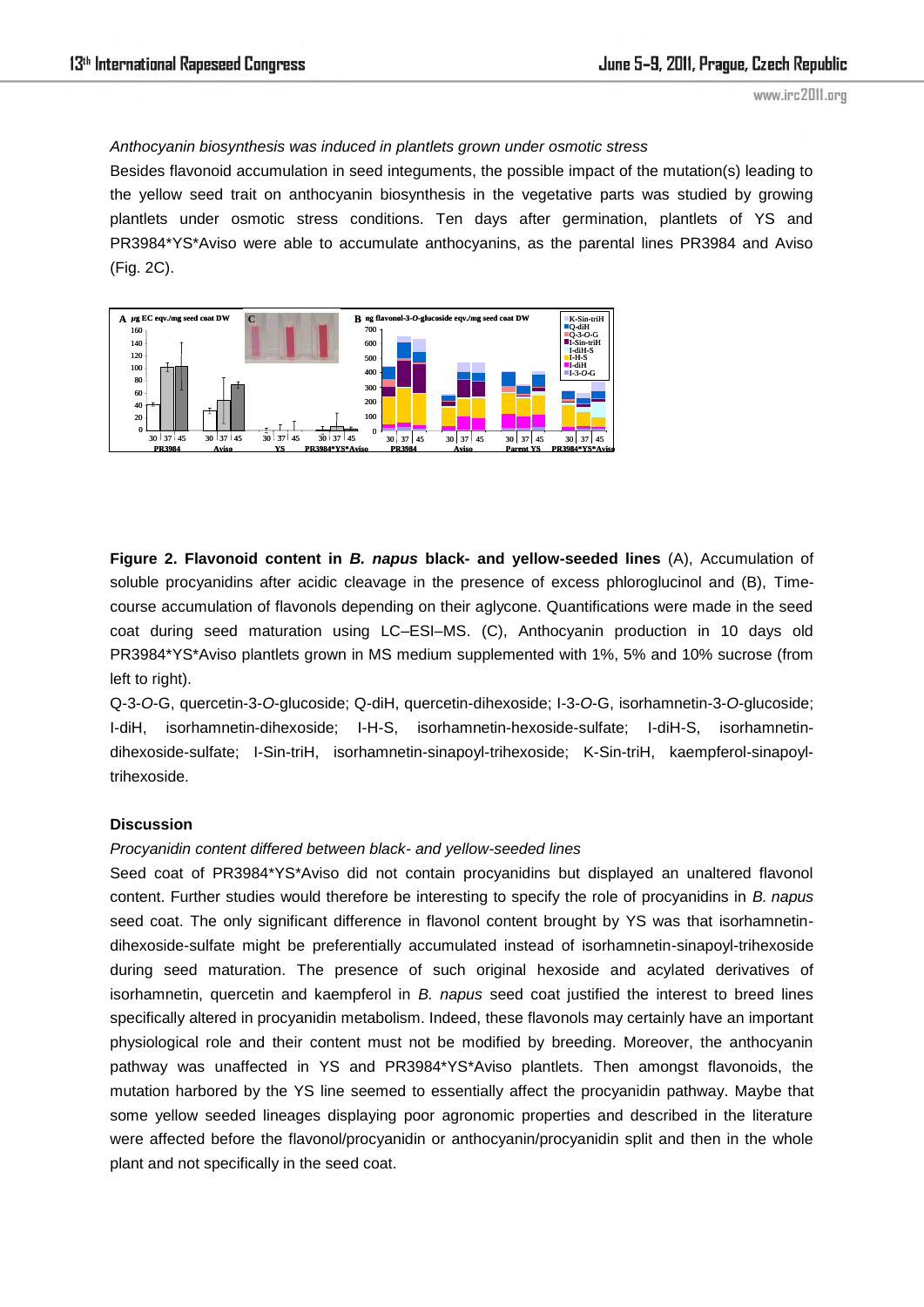#### *Which brown pigments did accumulate in the seed coat of the yellow-seeded lines?*

Seed coats of yellow-seeded lines accumulated few or no procyanidins but still exhibit brown to black spots, notably at the micropylar-chalazal level. Maybe that a small amount of oxidized procyanidins was enough to display a local brown pigmentation. In fact, during seed maturation, weak epicatechin amount was quantified in some seed coats. However, this residual pigmentation could also be linked to the accumulation of polyphenols like lignans or other phenylpropanoids, as detected in mature seed coats of *B. carinata* (Li *et al.*, 2010). In the future, unraveling the nature of these brown pigments will be overriding since no other anti-nutritional compound (sinapic acid esters, lignins…) should accumulate in the seed coats of yellow-seeded lines instead of procyanidins.